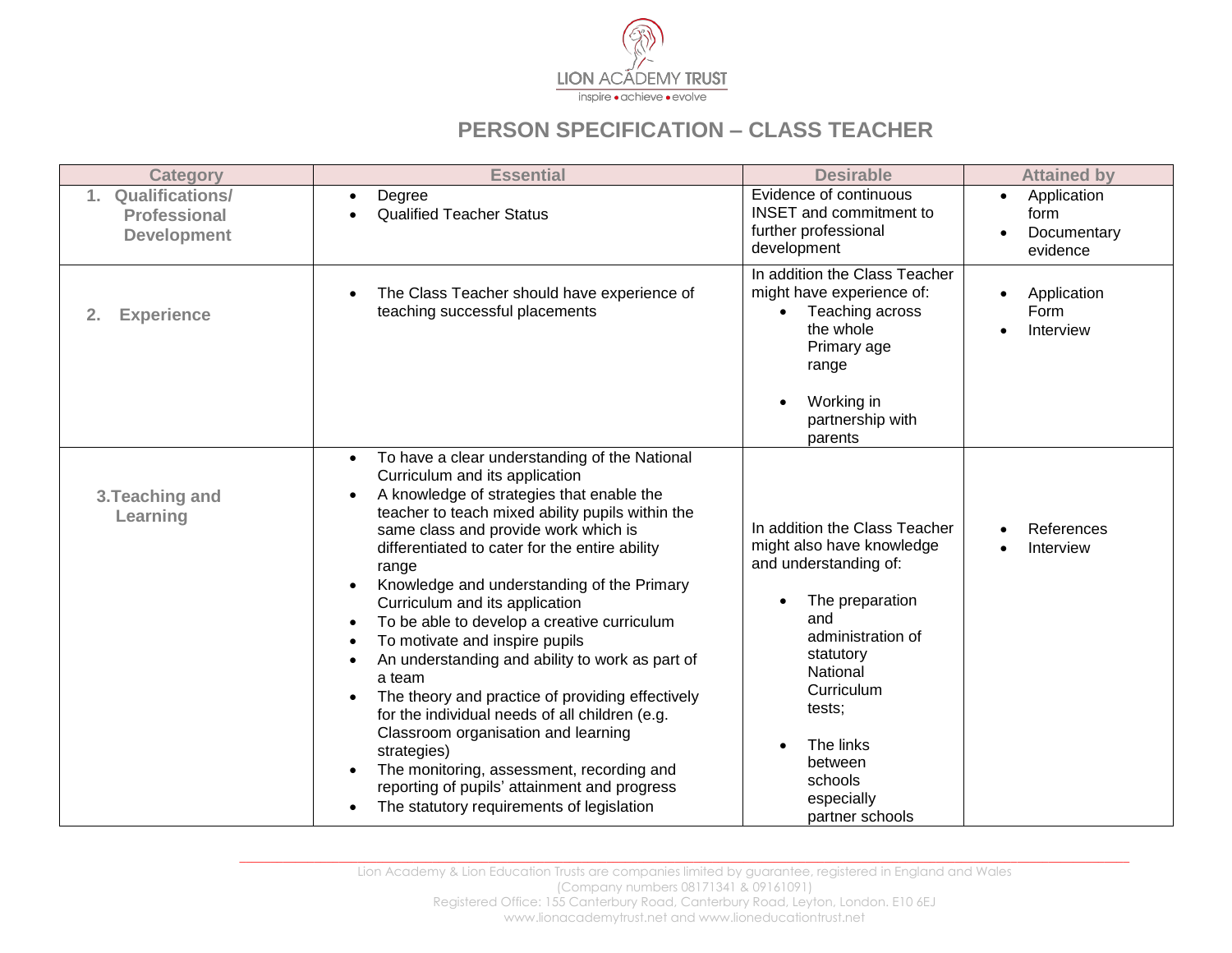

|                                      | concerning Equal Opportunities, Health and<br>Safety, SEN and Child Protection<br>The positive links necessary within school and<br>with all its stakeholders<br>Effective teaching and learning styles<br>The ability to communicate effectively in a                                                                                                                                                                                                                                                                                                                                                                                                                                                                                                                                                                                                                        |                                                                                                                                                                                         | Application<br>$\bullet$                                                                     |
|--------------------------------------|-------------------------------------------------------------------------------------------------------------------------------------------------------------------------------------------------------------------------------------------------------------------------------------------------------------------------------------------------------------------------------------------------------------------------------------------------------------------------------------------------------------------------------------------------------------------------------------------------------------------------------------------------------------------------------------------------------------------------------------------------------------------------------------------------------------------------------------------------------------------------------|-----------------------------------------------------------------------------------------------------------------------------------------------------------------------------------------|----------------------------------------------------------------------------------------------|
| <b>Communication</b>                 | verbal and written form to a range of<br>audiences                                                                                                                                                                                                                                                                                                                                                                                                                                                                                                                                                                                                                                                                                                                                                                                                                            |                                                                                                                                                                                         | Form<br>Interview                                                                            |
| <b>Skills and</b><br>5.<br>aptitudes | The ability to teach a wide range of<br>subjects<br>To be able to use effectively a variety of<br>teaching and organisational; styles and<br>resources including ICT<br>A willingness to work throughout the<br><b>Primary School</b><br>To have the ability to develop and<br>maintain good professional relationships<br>and contribute positively to curriculum<br>development<br>Ability to set high standards<br>And provide a role model for staff and<br>pupils<br>Ability to deal sensitively with people and<br>resolve conflicts<br>Ability to work and deploy staff and<br>resources effectively<br>Promote the school's aims positively, and<br>use effective strategies to monitor<br>motivation and morale<br>Develop good personal relationships<br>within a team<br>Establish and develop close relationships<br>with parents, governors and the<br>community | In addition, the Class<br>Teacher might also be<br>able to:<br>Develop<br>$\bullet$<br>strategies for<br>community<br>links<br>Contribute to<br>specific<br>curriculum<br>area or areas | Application<br>Form<br>Reference<br>Interview<br>Specific<br>Qualifications<br>or experience |

**\_\_\_\_\_\_\_\_\_\_\_\_\_\_\_\_\_\_\_\_\_\_\_\_\_\_\_\_\_\_\_\_\_\_\_\_\_\_\_\_\_\_\_\_\_\_\_\_\_\_\_\_\_\_\_\_\_\_\_\_\_\_\_\_\_\_\_\_\_\_\_\_\_\_\_\_\_\_\_\_\_\_\_\_\_\_\_\_\_\_\_\_\_\_\_\_\_\_\_\_\_\_\_\_\_\_\_\_\_\_\_\_\_\_\_\_\_\_\_\_\_\_\_\_\_\_\_\_\_\_\_\_\_\_\_\_\_\_\_\_\_\_\_**